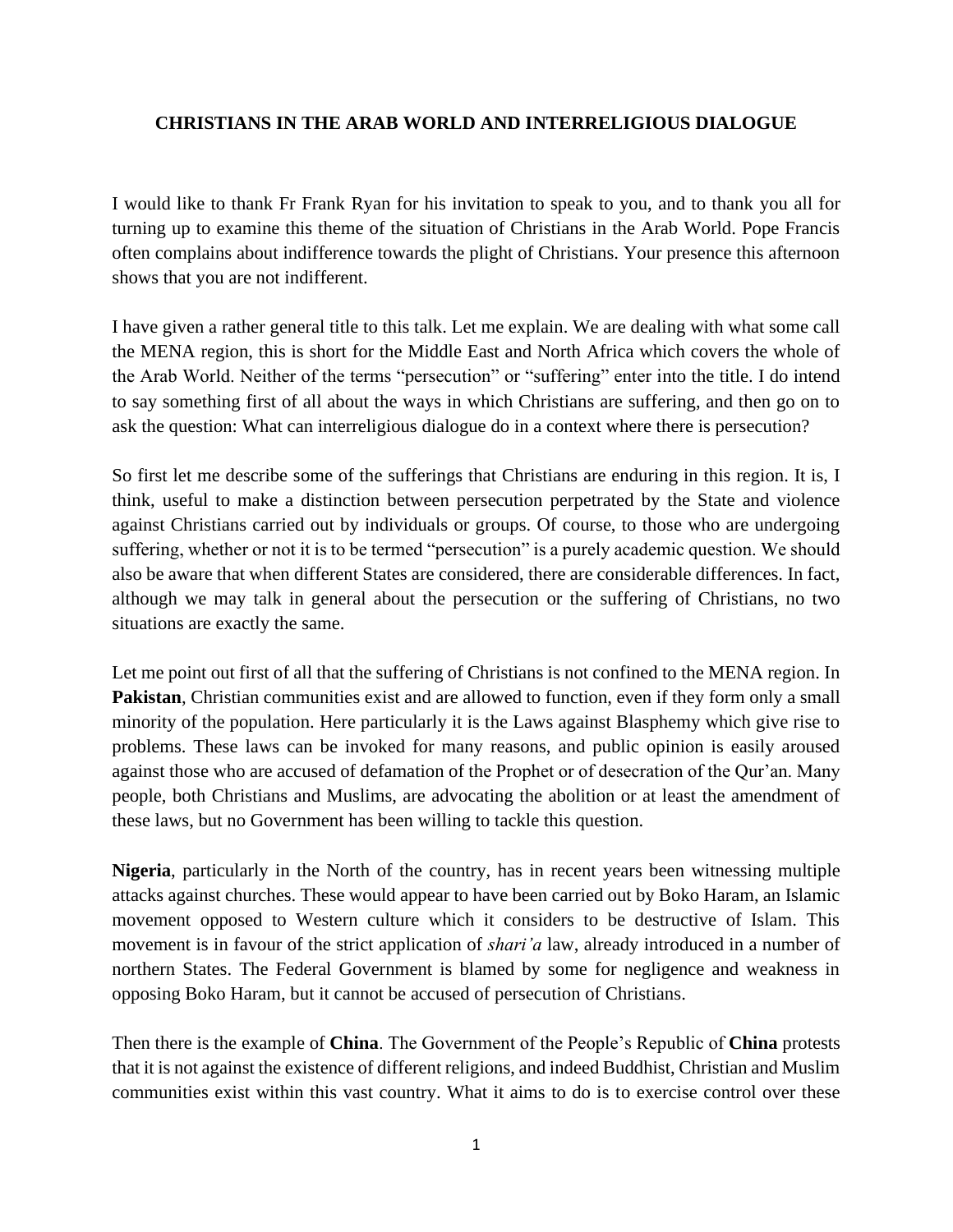religions. This is why the Uigurs, Muslims in Western China, are being subject to "re-education". It is also the reason why the Government set up the Chinese Patriotic Catholic Association to govern the affairs of the Catholic community. The main objection of the Government is the recognition of the authority of the Holy See, particularly with regard to the appointment of bishops, since this is considered as foreign interference in national affairs. Those Catholics who wish to maintain the link with the Holy See and obedience to the Holy Father, especially Church leaders such as bishops and priests, often find themselves in prison or subject to "re-education". Yet in China churches do exist, and communities are able to gather for worship.

By way of contrast, in **Saudi Arabia** the public practice of Christianity is forbidden and no churches are allowed to exist in the country. The official line is that Christians are free to practise their religion in private, but no public gathering for worship is permitted. A prominent Saudi, a member of the Shura (the King's advisory Council), told us some years ago that his sister, a Muslim like himself, was not allowed to speak in public because the authorities were afraid of her influence over people, especially women. Although there are millions of Christians present in Saudi Arabia as foreign workers, technicians or traders, any public manifestation of Christianity is prohibited, and people are put in prison if they are found with bibles or religious publications in their possession. At present, through the influence of Muhammad Ben Salman (MBS), the Crown Prince, the religious police have lost some of their power.

Saudi Arabia is in fact an exception. In the other countries of the Arabian Peninsula, whether **Bahrain**, or most of the **Gulf States**, the **Emirates,** as well as **Qatar** and **Oman**, and also **Yemen**, Christians are allowed to gather for worship. In a number of these States, such as **Dubai** and **Abu Dhabi**, the rulers have granted land for the construction of churches. I was in Abu Dhabi in October 2016, and it is in fact amazing to see the thousands of people who attend the Catholic Church there. The congregations are made up mainly of Indians and Filipinos, but there are also Arabs, Europeans and Americans. The cathedral, built in 1983 to hold about 800 has proved to be too small. A second, larger church has now been built in the same compound, but even when the two churches are being used at the same time there is not enough room for everyone, and many remain in the courtyard, following Mass on large screens. Over the week-end, from Friday to Sunday, some fifteen Masses are celebrated in English, and about the same number in a variety of other languages. Within the compound the Church is free to act as it wishes, organizing catechism classes, holding meetings for different groups, but Christians are not allowed to propagate their religion in these countries. Nevertheless there are schools run by women religious which attract many pupils, the majority of whom are Muslims. Attention was drawn to Abu Dhabi last year by the visit of Pope Francis, and his signing of a joint agreement with Dr Ahmad al-Tayyeb, Sheikh al-Azhar. Pope Francis was allowed to celebrate Mass in public, in the stadium, for about 150,000 people, among whom were a good number of Muslims. This was an absolute first.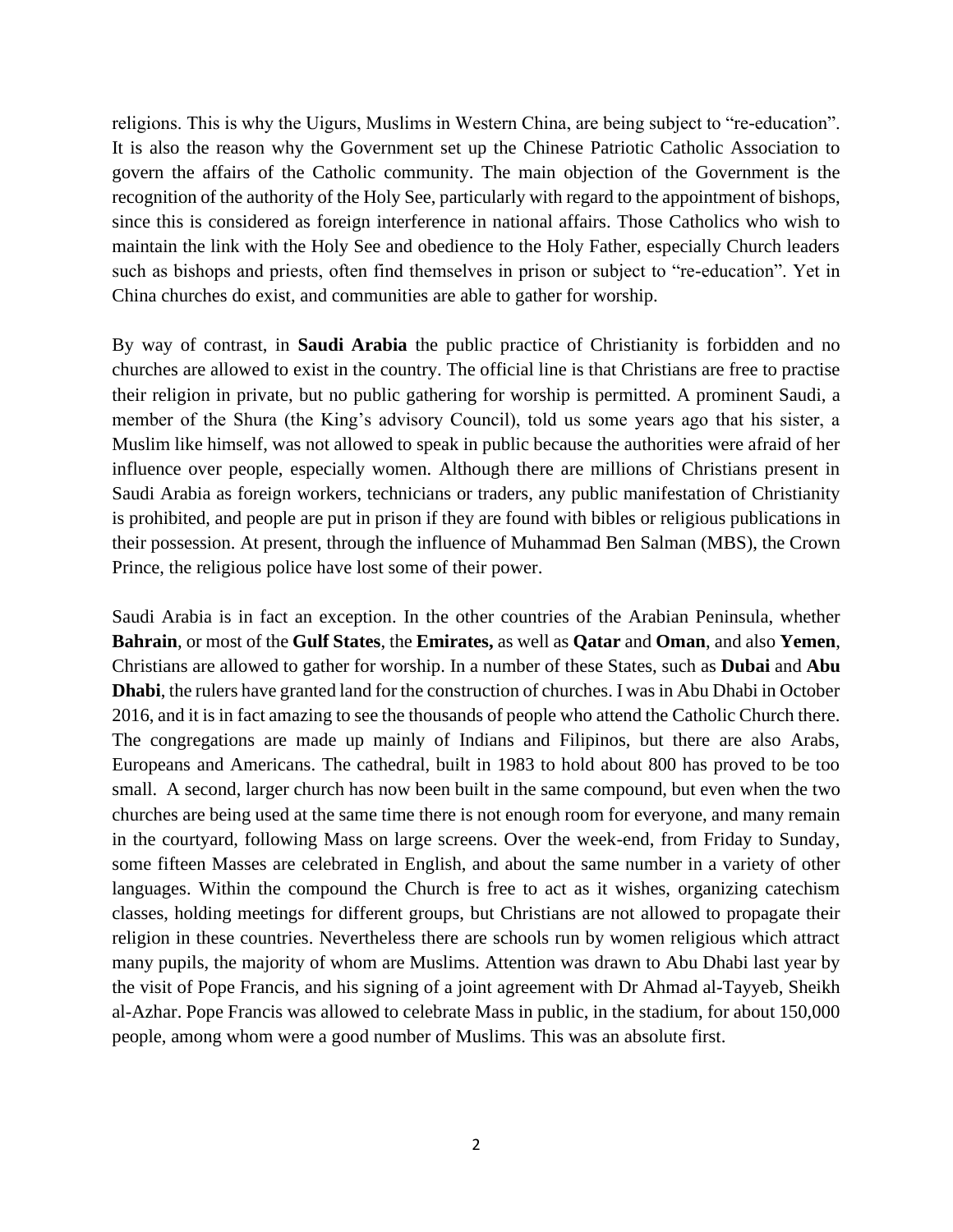I would like to say a word now about **North Africa.** In **Morocco,** as in other countries of **North Africa**, churches exist but are confined to foreigners. In Morocco, in particular, any form of Christian propaganda is severely prohibited, being considered as a form of proselytism. Yet Morocco too has welcomed Pope Francis. In Algeria and Tunisia there are some local Christians, the majority of whom are Protestants. Their existence appears to be tolerated, yet converts to Christianity are nevertheless liable to be prosecuted and punished. At the moment it is difficult for foreign priests and church workers to obtain visas for Algeria and this makes the work of the Church more difficult. The government of Algeria has stipulated that worship can only be held in officially recognized buildings. This makes it difficult and even dangerous for any celebrations to take place where there is no church. The Government of Algeria nevertheless welcomed the Beatification of the Martyrs of Algeria on 8 December 2018, and the ceremony went off very well. Mention was made of the numerous Algerians who lost their lives in the same "dark period", including over 100 imams.

With reference to religious liberty, it is worthwhile noting that Morocco and Tunisia both have small, but officially recognised, Jewish communities.

In **Libya** too, the Christian communities are made up of foreigners. There were many Filipinos, men and women, engaged in the medical services, as also a good number of Polish Catholics working in different fields. Because of the civil war that has been raging since the fall of Gaddafi, many of these Catholics have been forced to leave. Yet the Church, served by the Franciscans, is still present.

In the countries of North Africa, as in the Gulf, Christians are almost entirely expatriates, but in the other countries of the Middle East there are indigenous Christian communities whose origins pre-date Islam. **Egypt** is the country with the largest number of Christians, estimated to be about 10% of a population of over 90 million. The majority of these Christians belong to the Coptic Orthodox Church. In Egypt one could say that though Christians and Muslims have been living side by side for centuries, ever since the advent of Islam in the  $7<sup>th</sup>$  Century, sectarian violence has been almost endemic. When disputes occur, they often taken on a religious colour.

I happened to be serving as Nuncio in Egypt at the time of what has been called the Arab Spring. In an attempt to describe this "Arab Spring", I underlined three main grievances which brought people to demonstrate against their governments: oppression by dictatorial regimes; tight control of information; the increasing gap between the rich and the poor. To these grievances corresponded "the desire for a greater possibility of political involvement, for greater freedom of expression and for a better distribution of wealth<sup>11</sup>. These revolutionary movements, initiated mainly by young people, and in Egypt by Muslims and Christians together, were not religiously motivated, nor were

<sup>1</sup> Cf. Michael L. FITZGERALD, "The Arab Spring outside in", *Islamochristiana* 39(2013) pp. 161-173, here p.162.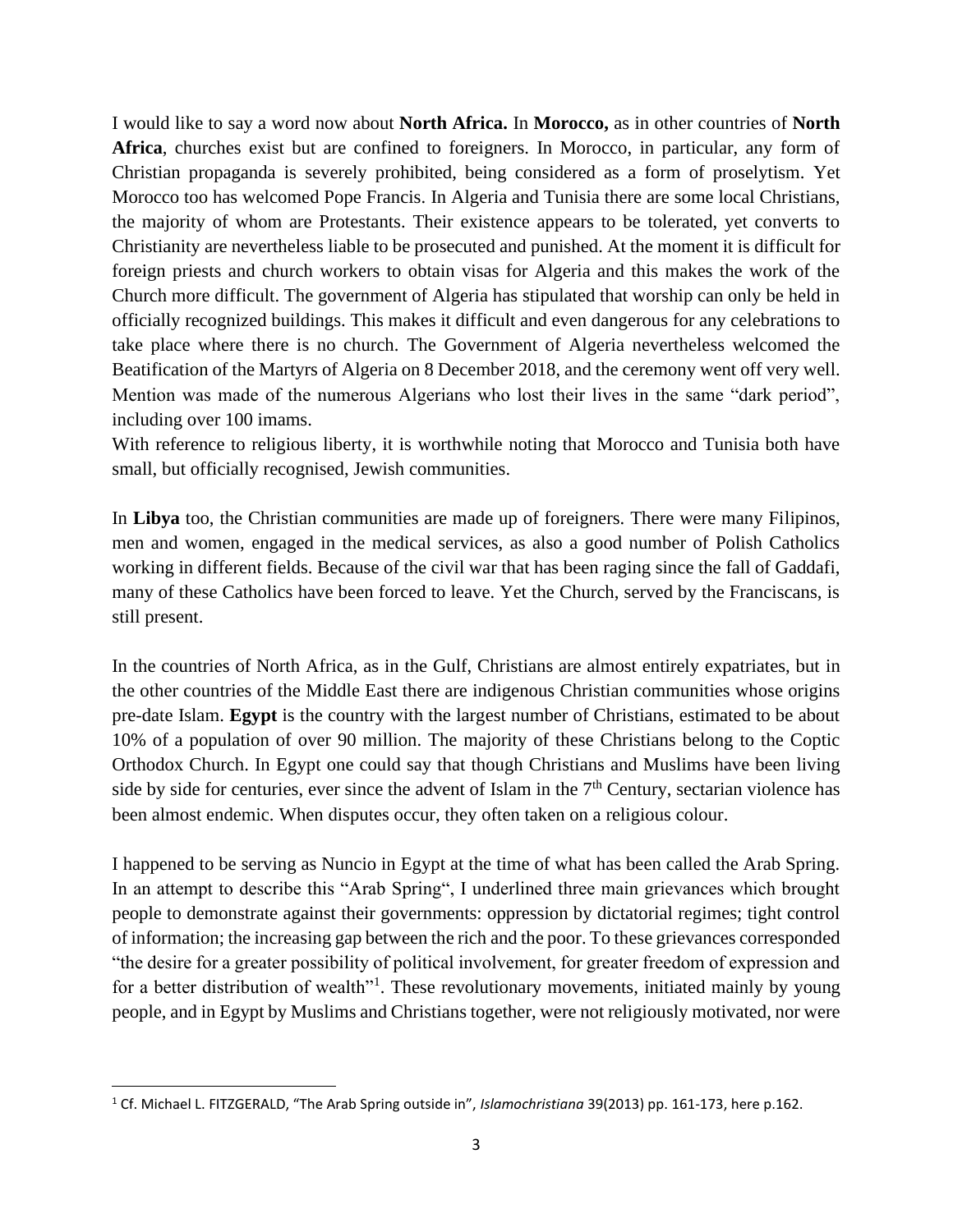they ideological. They aimed at obtaining greater freedom, more justice and true respect for human dignity.

Since the forced resignation of President Mubarak, the rise to power of Islamists, and then the army intervention to depose President Mohammad Morsi, a Muslim Brother, there have been many attacks against Christians, with the destruction of churches, shops and dwellings. The world was appalled by the public slaughter of Coptic workers on the shore in Libya, and 2017 saw the Palm Sunday bomb attacks on two Coptic churches with considerable loss of life. This violence, carried out by Islamist groups, is condemned by religious leaders, both Christian and Muslim, and also by the Government. Here is a case where it would be wrong, in my opinion, to speak about persecution. President Al-Sissi has shown great respect for Christians, and yet Christians complain that the forces of order do not give them sufficient protection. They also complain of discrimination. Freedom of worship exists, and the churches of the various Christian communities are well frequented, but it could be said that there is no freedom of religion in the sense that it is very difficult, if not well-nigh impossible, for an Egyptian Muslim to embrace the Christian faith and to be officially recognised as a Christian.

There are also legal dispositions which go against Christians. For instance, if a married Christian man converts to Islam, his children will automatically be considered to be Muslims. A case occurred while I was in Egypt. Two young boys, twins aged about 12, whose father had become a Muslim and had abandoned his Christian wife, had to sit the exam on religious knowledge. They were presented with a paper on Islam. Each of them refused to answer the questions, writing on the paper *Anâ masîhî,* "I am a Christian". They were made to sit the exam again, and the same thing happened. With the support of their mother, they held out, and eventually were allowed to proceed to the next class without taking the exam.

The current conflict in **Syria**, a conflict which has been going on for so many years now, has brought immense suffering to Christians as to other citizens of this country. Already in November 2014, Pope Francis and Patriarch Bartholomew of Constantinople, in a joint statement, said: "Many of our brothers and sisters are being persecuted and have been forced violently from their homes. It even seems that the value of human life has been lost, that the human person no longer matters and may be sacrificed to other interests. And, tragically, all this is met by the indifference of many. As Saint Paul reminds us, 'If one member suffers, all suffer together; if one member is honoured, all rejoice together' (*1 Co* 12:26)" A group of Jesuits involved in the Middle East wrote, in June 2016: "according to OCHA (United Nations Office for the Coordination of Humanitarian Affairs), 13.5 million Syrians (out of an estimated population of 22 million in 2010) need humanitarian aid, 4.8 million have already left the country to seek refuge in neighboring countries or in Europe, and 6.6 million are displaced within their own country because of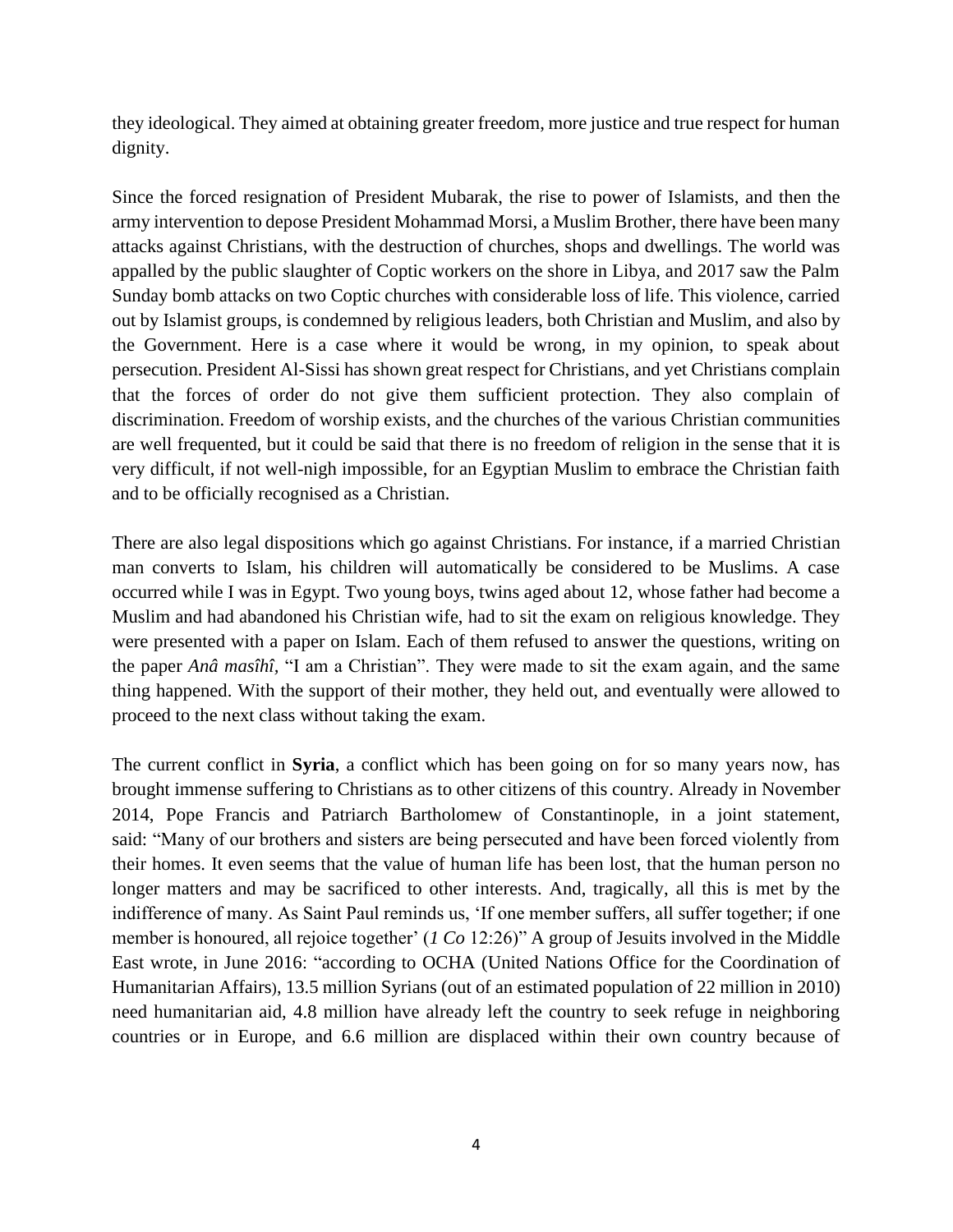violence."<sup>2</sup> The majority of these suffering people are Muslims, but there are many Christians among them. If Christian churches and other properties have been targeted, it is often because they have been taken over by armed forces and used as bases from which to engage in combat. It is also true that the strongly Islamic character of many of the forces of opposition has led them to acts of violence against Christians. When areas of Syria have been taken over by Islamist groups, they have often imposed a strict interpretation of Islamic law, including the payment of *jizya,* a special tax levied on those who refuse to embrace Islam. Yet life goes on in Syria, and in some areas reconstruction is under way, and the Christians are playing a leading role.

In **Iraq** also, where the Catholic Chaldean Church was the largest Christian body, attacks are being carried out on Christians by different groups, particularly of course by the so-called Islamic State. 2014 was a particularly difficult year, since Christians were driven out of their traditional and ancient homelands in the north of the country. This was the work of the forces of the Islamic State or DAESH. Though it would be difficult to blame the Government of Iraq for these attacks, Christians do feel that they are not sufficiently protected. Many have sought refuge in the area run by Kurds. More recently, following the defeat of these forces, in Mosul for example, Christians have been able, and are being encouraged, to return to their homes in the Nineveh valley. There is an immense work of reconstruction to be undertaken.

In the **Holy Land (Israel, Jordan and Palestine**) the proportion of Christians is as follows: Israel, about 250.000 (2.5%); Jordan, between 220,000 and 225,000 (3%); Palestine, 50.000 (1.2%). These communities form a mosaic of Churches, the most important being the Greek Orthodox, the Latin Rite Catholics (Latin Patriarchate of Jerusalem) and the Greek Catholic or Melkite Church. A distinguishing feature of the local Christian communities in Jordan and Palestine is that their members are Arabs and are thus fully integrated into society (the situation of course in Israel is different). Archbishop Maroun Lahham, a former Auxiliary of the Latin Patriarch in Amman, in a talk delivered in Paphos in March 2017, explained that the Christians in Jordan and Palestine know very well that they constitute minorities in their countries. They do not really like to use this term, preferring to speak of being few in number, but their historical experience has forged the mentality of a minority: an exaggerated sense of their own identity, a tendency to seek protection from outside, fear of engaging in the public square, over-emphasis on perceived discrimination. On the other side, the Muslim majority tends to dominate and does not always pay sufficient attention to the rights of the minority. In Palestine, particularly in the occupied territories, the Christians suffer from the limitations on freedom of movement imposed by the occupying power<sup>3</sup>.

<sup>&</sup>lt;sup>2</sup> Text of a group of Jesuits involved in the Middle East, written at the request of the Superior General of the Society of Jesus (June 2016); the original French version of this text has been published in *Oeuvre d'Orient* no.786 (Janvier, Février, Mars 2017) pp.20-26; English translation, no.2 (subsequently referred to as "Jesuit text")

<sup>3</sup> Maroun LAHHAM, « La Liberté de Religion en Jordanie », paper presented at a conference organized by MISSIO in Paphos, March 2017.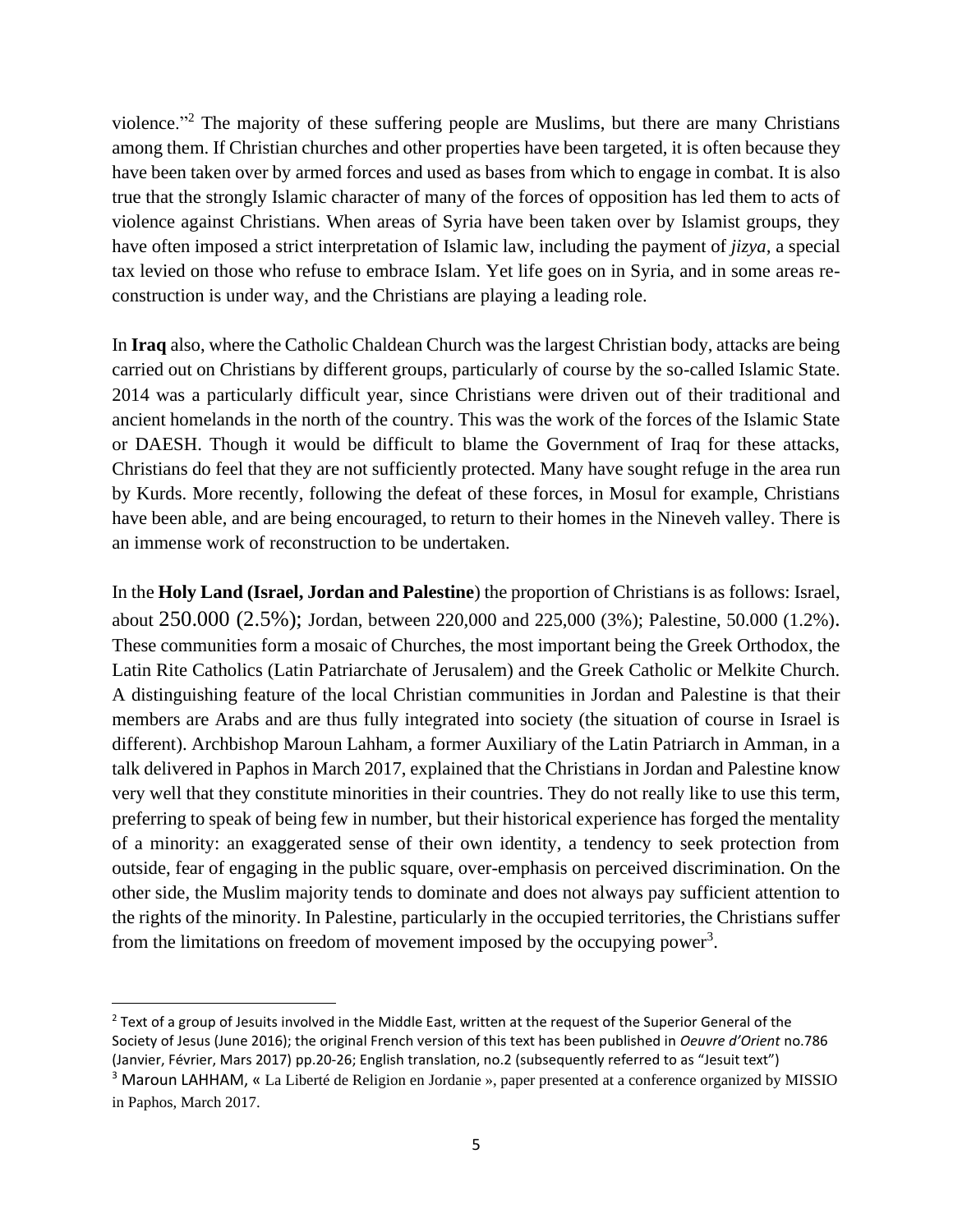During the demonstrations provoked by the closure of the *Harâm al-sharîf,* Catholic priests were exhorting the member of their parish communities not to resort to violence. They understand the frustration which continued Israeli occupation arouses, but they teach that violence has no part in the Christian way of life and they promote non-violent means of protest.

There is much talk in the Western word about Islamophobia. The Holy See has been advocating greater attention to the phenomenon of Christianophobia. Mgr Silvano Tommasi, who at the time was Observer of the Holy See at the UN in Geneva, stated in 2011 that a survey had shown that out of 100 people killed because of religious hatred, 75 were Christian. This figure refers to what is happening around the world, and not only in the Middle East. It is perhaps good to remember this, so that all the blame is not laid on Muslims. In Pakistan, as I said above, Christian communities exist and are allowed to function, even if they form only a small minority of the population. In neighbouring India both Christians and Muslims have suffered at the hands of radical Hindus. In Sri Lanka it has happened that Christian churches have been attacked by Buddhists, in retaliation for the verbal attacks on Buddhism by some Christian preachers. In Brazil and other countries of Latin America, individual Christians are frequently murdered because of their activities on behalf of the poor and oppressed. Other examples could be given, but these are perhaps sufficient to illustrate the complexity of the situations. The question to which we must turn now is to what can be done to remedy matters and whether interreligious dialogue can help in these situations, and if so in what way.

It could be said that the Synod of Bishop for the Middle East in October 2010 had prepared Catholics for this moment. The Apostolic Exhortation that followed this Synod stated that "Catholics of the Middle East, the majority of whom are native citizens of their countries, have the duty and right to participate fully in national life, working to build up their country. They should enjoy full citizenship and not be treated as second-class citizens or believers"  $(25)^4$ . It should be noted that participation in national life is both a right and a duty. The tendency of minorities is to stay out of the fray in order to protect themselves, but this detachment often plays against them. Recognizing the fact that Catholics had tended generally to keep away from politics, the Bishops in Egypt, at the time of the Arab Spring, promoted special lectures and conferences, mainly for young people. The aim was to create greater political awareness, and this included an explanation of constitutional matters so that there could be a true understanding of the importance of the

<sup>4</sup> Benedict XVI, Apostolic Exhortation *Ecclesia in Medio Oriente,* [http://w2.vatican.va/content/benedict](http://w2.vatican.va/content/benedict-xvi/en/apost_exhortations/documents/hf_ben-xvi_exh_20120914_ecclesia-in-medio-oriente.html)[xvi/en/apost\\_exhortations/documents/hf\\_ben-xvi\\_exh\\_20120914\\_ecclesia-in-medio-oriente.html;](http://w2.vatican.va/content/benedict-xvi/en/apost_exhortations/documents/hf_ben-xvi_exh_20120914_ecclesia-in-medio-oriente.html) the number in between brackets refers to the paragraph.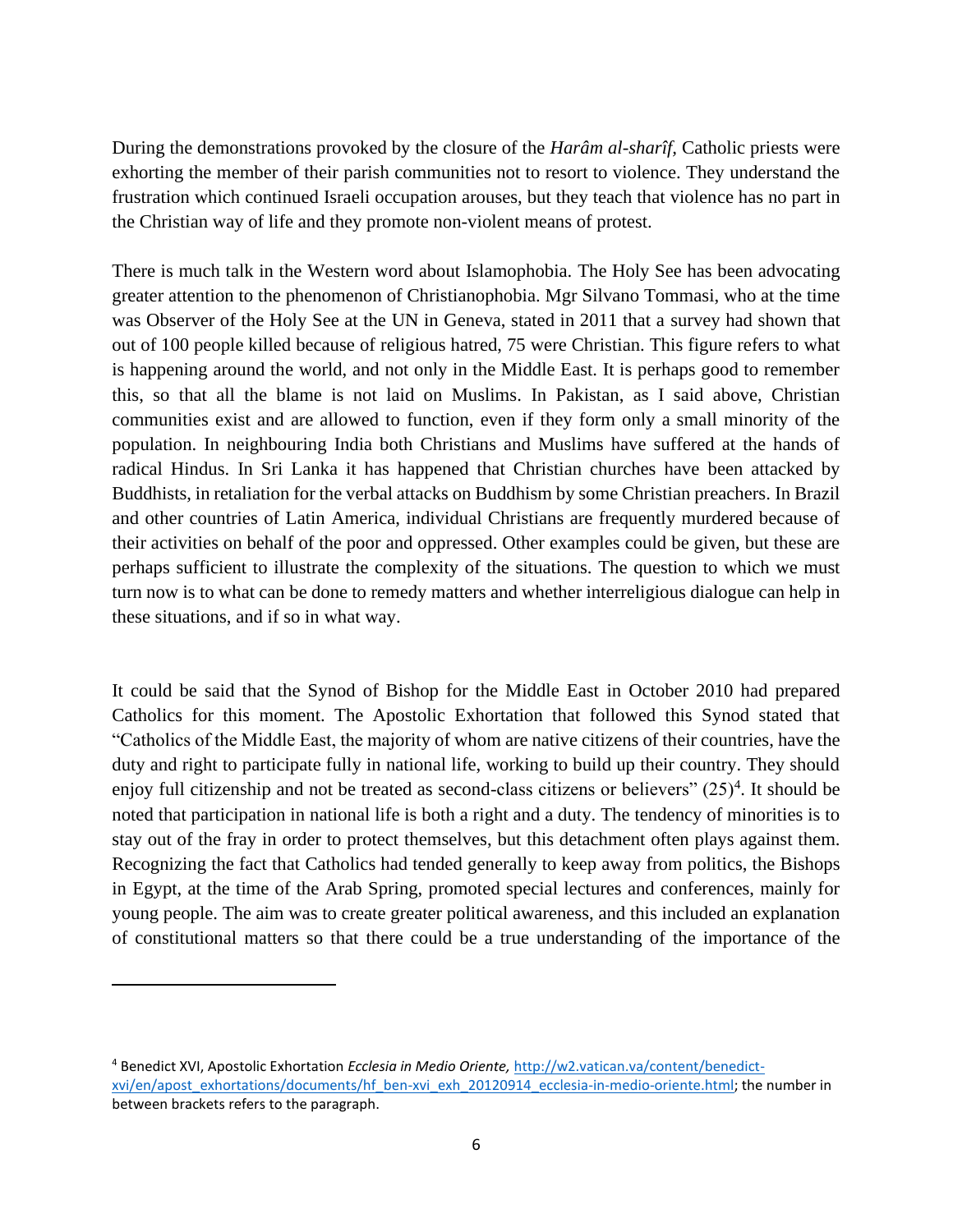referendum to be held on the proposed new Constitution. It was interesting to see that the focus of the Bishops was not on the rights of Christians alone, but on the rights and duties of citizens in general. Unfortunately, the victory in the parliamentary elections of the Islamist tendency, represented by both the Muslim Brothers and the Salafists, and the subsequent election of a Muslim Brother as President, acted as a damper on the enthusiasm of Christians.

The group of Jesuits from the Middle East, referred to above, made the following comment: "After the hopes that the "Arab Spring" of 2011 raised, Christians, and a good number of the inhabitants of the area now live in deep uncertainty. The situation has become relatively stable in Egypt today (this was written before the more recent violence), but it remains volatile and uncertain in Iraq, Syria, Yemen and Libya where military operations have become increasingly international. It is not possible to forget the situation in the Holy Land where the lack of a political settlement creates permanent tensions between Palestinians and Israelis, leading to outbursts of violence from which both peoples suffer."<sup>5</sup>

These Jesuits call for free speech and for the development of democracy. They state: "Education for citizenship requires genuine familiarity with human rights and reflection about the concept of "laicity" (understood as citizenship that recognizes and respects cultural and religious plurality). Under these conditions, religion will have its appropriate place in the public arena and will be able to make positive contributions to living together."<sup>6</sup> They insist on the true nature of Christian identity, which cannot be simply defined in opposition, i.e. not Muslim, not Jewish, nor reduced to the observance of liturgical traditions, or considered as a "plus value" in plans being made for migration. This Christian identity is to be based on a true spiritual experience, encouraged and fostered by dedicated pastors. They even speak of "spiritual resistance", by which they mean "the sense of belonging to Christ in order to find again the meaning of a presence that is sometimes undermined by violence and intolerance, or threatened by individualistic and consumerist trends." They go on to say that "such spiritual roots will bring renewed impetus to make God's care, proximity and mercy known in different social realities, especially in education, in healthcare and in development.<sup>"7</sup> To live this Christian identity is not an easy task; in fact it could be considered a call to heroism.

Many people from the Middle East, including Christians, are seeking to flee from areas of conflict. This is understandable, and the Catholic Church encourages communities and countries to welcome these refugees and help them to integrate into new surroundings. On the other hand, the Church's wish is to bring an end to the conflicts and to create the necessary conditions for individuals and families to remain in their own countries. In April 2017, Archbishop Paul Gallagher, presently the Secretary for Relations with States (in effect, the Vatican's Foreign Minister), took part in a meeting in Brussels on the situation in Syria. In his intervention he stressed two things: the need for continuing humanitarian aid to all those suffering from the war, and the search for an inclusive and Syrian-led

<sup>5</sup> Jesuit text no.8.

<sup>6</sup> *Ibid.* no.12; "laicity" is an attempt to render in English the French "laïcité" which means the secular character of a State taken positively.

<sup>7</sup> *Ibid.* no.20.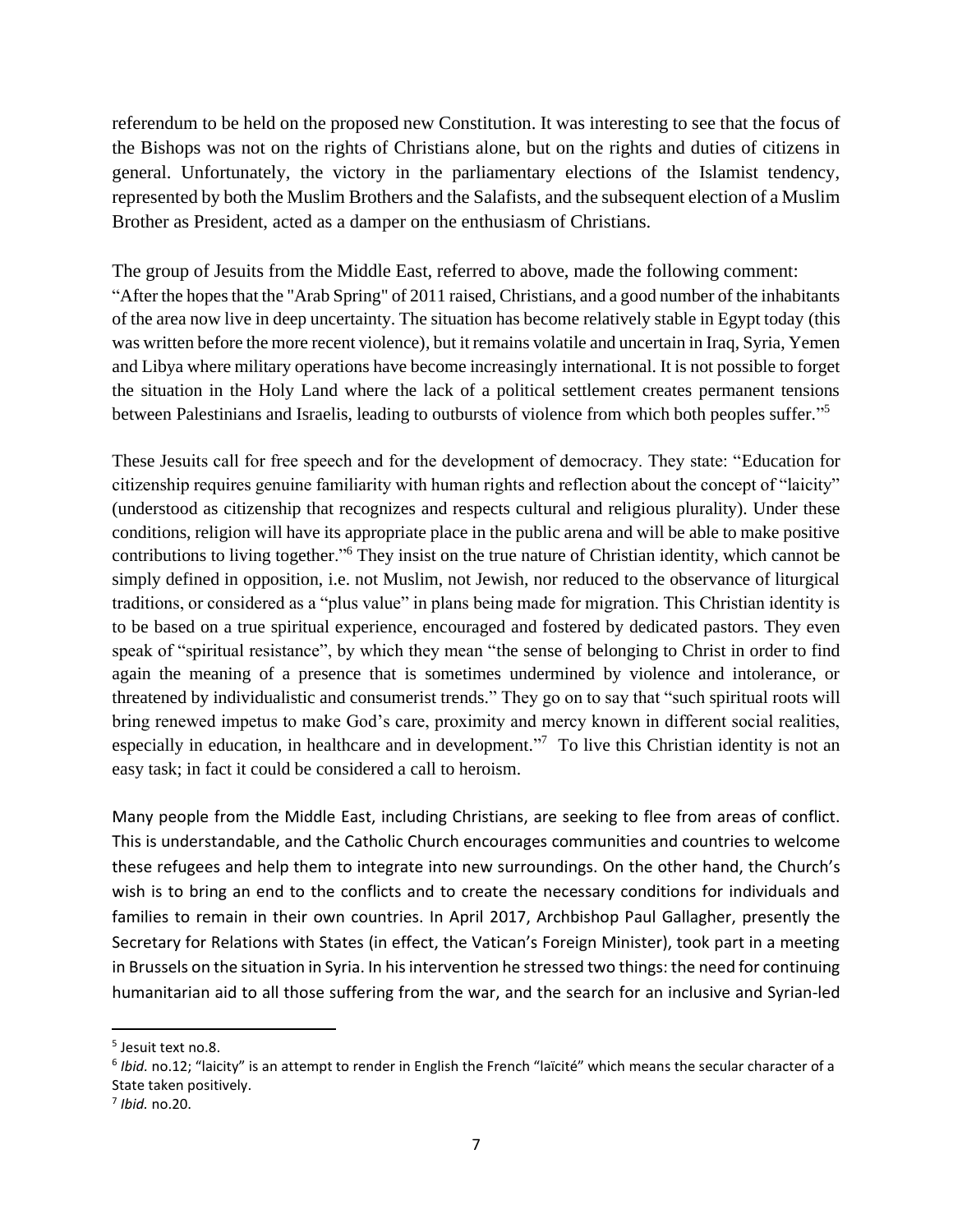solution to the political conflict. He quoted the appeal made by Pope Francis on 9 January 2017 to the diplomatic corps accredited to the Holy See: *to make every effort to encourage serious negotiations for an end to the conflict, which is causing a genuine human catastrophe. Each of the parties must give priority to international humanitarian law, and guarantee the protection of civilians and needed humanitarian aid for the populace".* Archbishop Gallagher concluded by saying: "Of deep concern remains the vulnerable situation of Christians and religious minorities in the Middle East, who suffer disproportionately the effects of war and social upheaval in the region, to such an extent that their very presence and existence are gravely threatened. As His Holiness Pope Francis has repeatedly recalled, their continued presence can enable them to fulfil their historic and essential role of contributing to the social cohesion of those societies, which will be of vital importance for the future of the entire region."<sup>8</sup>

## *The Role of Interreligious Dialogue*

Let me now examine what interreligious dialogue can do in the situations that we have been considering. First it is useful to remind ourselves of the definition of dialogue as given by the document *Dialogue and Proclamation*: *9*

In the context of religious plurality, dialogue means "all positive and constructive interreligious relations with individuals and communities of other faiths which are directed at mutual understanding and enrichment" (*Dialogue and Mission* 3), in obedience to truth and respect for freedom. It includes both the witness and exploration of respective religious convictions (DP 9).

One of the aims of interreligious dialogue, indeed one could consider it the first aim, is to allow people of different religions to live together in peace and harmony. This is particularly the aim of the *dialogue of life* "where people strive to live in an open and neighbourly spirit, sharing their joys and sorrows, their human problems and preoccupations" (DP 42). This is very relevant to our present concern, for where people of different religions live together, not just side by side, but as a single human community where there reigns an atmosphere of respect and trust, it is easier for them to resist outside influences which would arouse sectarian tension and violence. It must not be assumed that such a dialogue of life develops automatically. It has to be worked at; it requires constant effort, to increase mutual understanding, to overcome prejudices, to build up trust. A Christian-Muslim dialogue group on the West Coast of the U.S.A., stated in a report of one of their meetings which took place after the events of 11 September 2001: "Our Muslim friends felt an extra measure of pain because these terrible acts, which clearly violated their faith, were strongly associated with Islam". The partners in dialogue agreed "that accurate introductory information is a first step for overcoming false ideas and negative views of one another and for breaking down

<sup>8</sup> Cf. Vatican Press Office. Bulletin 5 April 2017.

<sup>9</sup> Congregation for the Evangelization of Peoples and Pontifical Council for Interreligious Dialogue, *Dialogue and Proclamation. Reflections and Orientations on Interreligious Dialogue and the Proclamation of the Gospel of Jesus Christ*, 1991; see Francesco Gioia (ed.), *Interreligious Dialogue. The Official Teaching of the Catholic Church from the Second Vatican Council to John Paul II (1963 – 2005)*, Boston, Pauline Books & Media, 2006, pp. 1156-1189. The document is cited as DP followed by the paragraph number.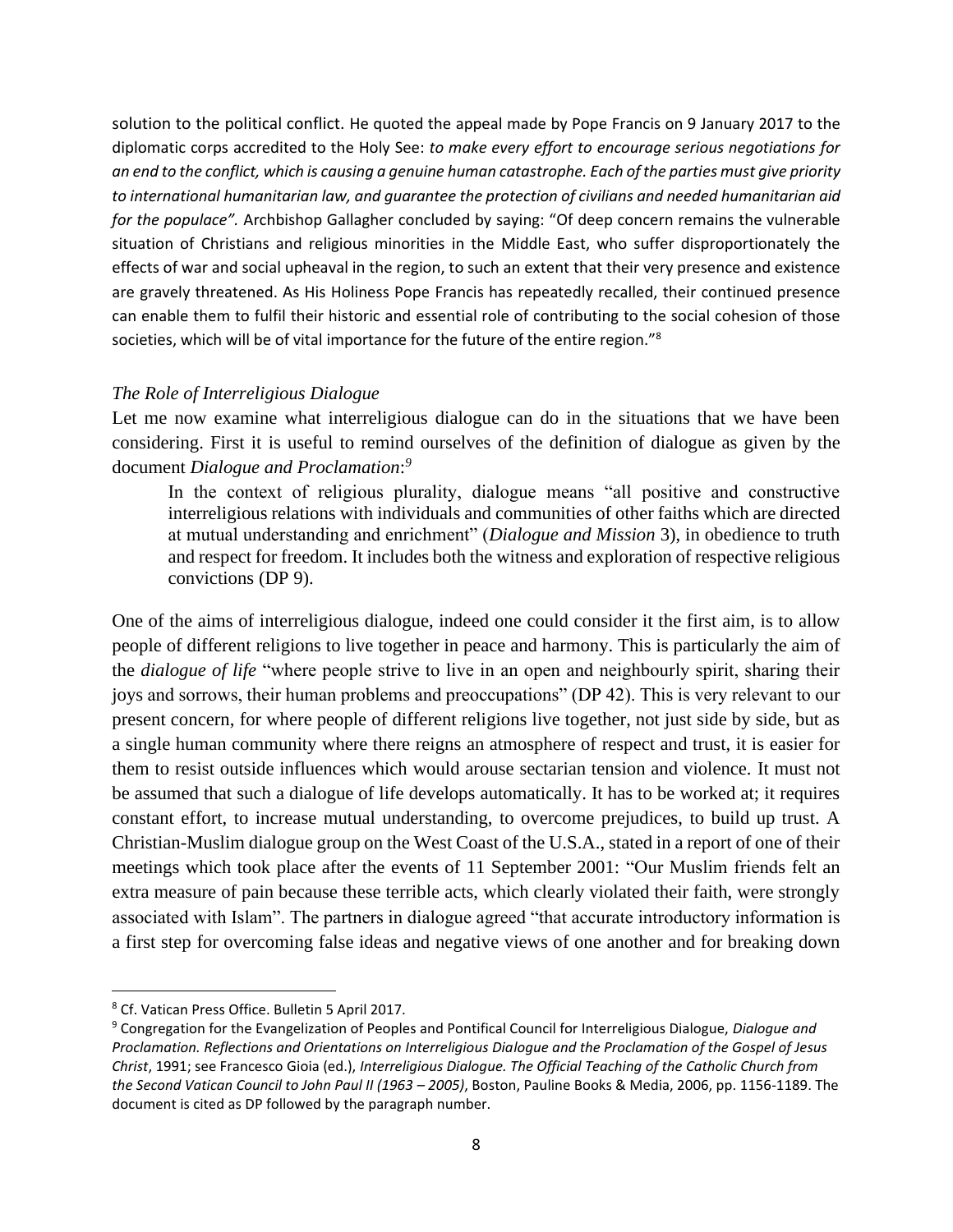barriers to understanding." They noted the fatigue of responding to "false accusations and random placements of blame", the frustration when encountering bias, yet they also acknowledged their need to confront their own prejudices.<sup>10</sup>

It is also true that projects which unite the different religious communities can be very helpful in creating harmony. This leads us to consider the *dialogue of action*, where people of different religions work together to promote justice, reconciliation and peace. An excellent example comes from Kaduna in Nigeria where a Protestant Pastor and an Imam have been engaged together in missions of reconciliation. Each of them had been actually fighting for his own faction, but each realized that violence would only bring further suffering. They met, became friends, and have since been travelling together, both within Nigeria and elsewhere, to spread their message of reconciliation.<sup>11</sup> In the Middle East there has been the example of Muslims helping Christians to restore a monastery that had been seriously damaged.

In a more official way, the World Conference on Religions for Peace, now called simply Religions for Peace, has been engaged in setting up interreligious councils at national and regional levels. This initiative has been particularly important in places where conflict has taken on an interreligious colour, such as in Bosnia. In some cases, members of such interreligious councils, especially in Africa, have undertaken visits to different countries in order to encourage reconciliation.

There can be interreligious cooperation in opposing legislation which is deemed to be unjust. Mention has been made of the blasphemy laws in Pakistan which often give rise to abuse. Muslims in that country have backed Christians in the call for modification of these laws. Such joint action has been made possible by the fellowship that has developed through the Pakistan Association for Inter-Religious Dialogue.

Joint action is not possible unless there is an agreement on the aim of the action and the means to achieve this aim. This supposes prior discussion, and so we see the need for *the dialogue of discourse*. Over the years, the Pontifical Council for Interreligious Dialogue has been engaged in meetings that have examined or touched upon different aspects of human rights. For instance, there have been bilateral dialogues with Muslims on the rights of children, and on the use of the earth's resources, on migrants and refugees, on the place of religion in society, on the role of the media $^{12}$ . The Commission for Religious Relations with Muslims made a study on religious liberty, examining the principles of religious liberty according to both Christianity and Islam, and then adding case studies. The papers were discussed with a select group of Muslims before being

<sup>10</sup> The West Coast Dialogue between American Catholics and Muslims, *Friends and not Adversaries: a Catholic-Muslim Spiritual Journey*, in *Islamochristiana* 30(2004) pp.178-9.

<sup>11</sup> Their experience has been made into a DVD *The Pastor and the Imam* produced with the encouragement of the Movement for Moral Rearmament (now renamed Initiatives for Change).

<sup>12</sup> Reports on these meetings have been published in *Pro Dialogo*, the journal of the Pontifical Council for Interreligious Dialogue.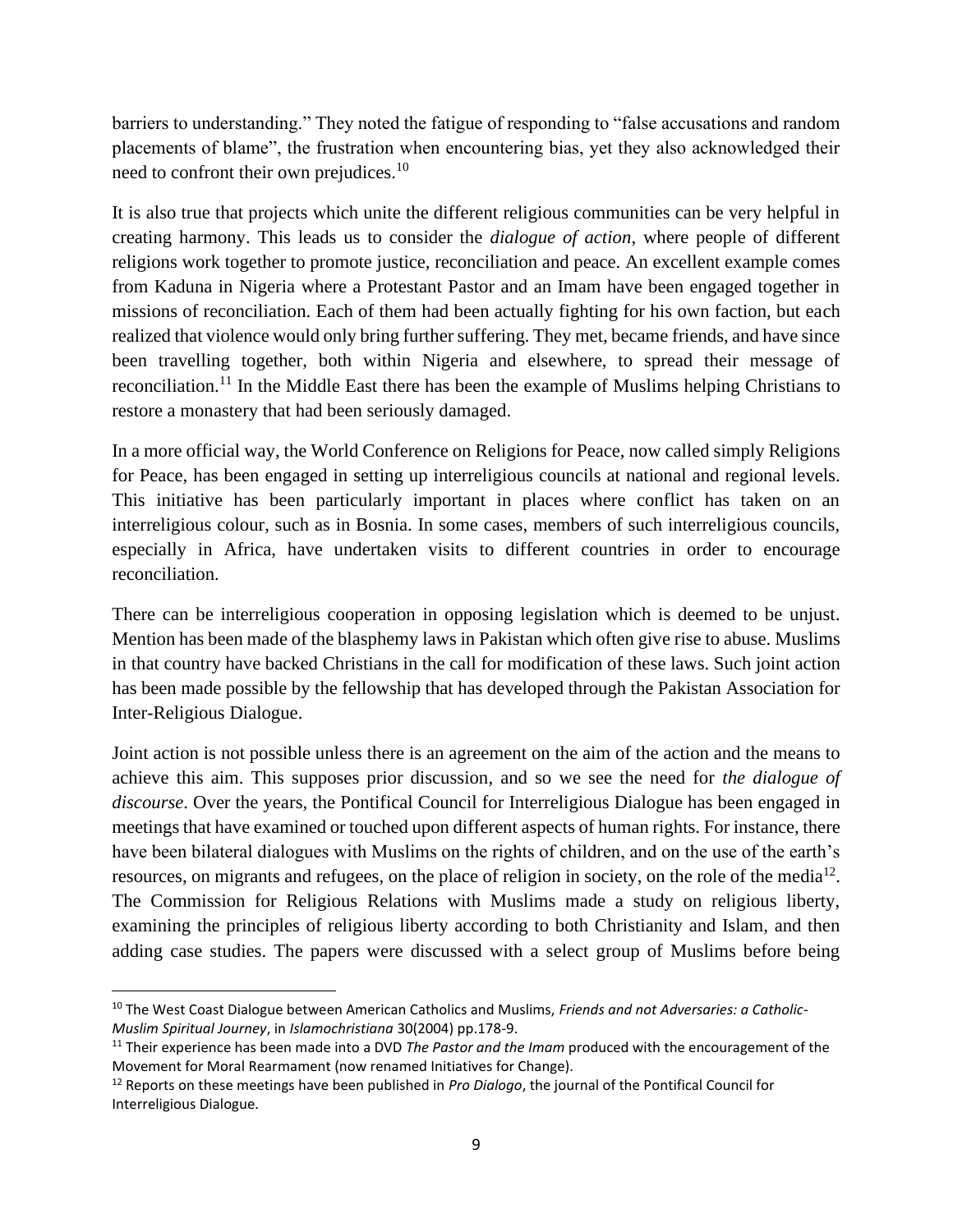finalized.<sup>13</sup> A multilateral seminar was held on religious sources for peace according to the Holy Books of different religious traditions<sup>14</sup>. Such exchanges may not be entirely satisfactory, and may appear like mere drops in an ocean of conflict, but they contribute nevertheless to creating greater understanding and a will to cooperate to maintain peace.

Discussion and action should be accompanied by prayer. This was the conviction that led Saint John Paul II to invite Christians and the followers of other religions to Assisi in October 1986 in order to pray for peace. It was why he invited Jews, Christians and Muslims to a special week-end of prayer for peace in Europe, especially in the Balkans, and again invited representatives of religions to gather in Assisi as a response to the events of September 2001. At this latter gathering various commitments were taken. Similarly, after his visit to the Holy Land, Pope Francis invited the late Shimon Peres, then President of Israel, and Mahmoud Abbas, the President of the Palestinian Authority, to come to the Vatican to pray for peace. This prayer, at which Patriarch Bartholomew of Constantinople was also present, took place on 8 June 2014. Pope Francis requested that "a minute for peace" be observed every year on this date. All these activities could be considered as belonging to the *dialogue of religious experience*. They are a way of recognizing that in order for peace to be established and maintained, there is need of the assistance of a Higher Power or, as we Christians would say, of God's grace.

Prayer should lead to action. Here the final paragraph of the Declaration *Nostra Aetate* is relevant. It contains the following statement:

We cannot truly pray to God, the Father of all, if we treat any people in other than brotherly fashion, for all men are created in God's image. Man's relation to God the Father and man's relation to his fellowmen are so dependent on each other that the Scripture says: 'He who does not love, does not know God' (1 Jn 4:8). There is no basis, therefore, for any discrimination between individual and individual, or between people and people, arising either from human dignity or the rights which flow from it (NA 5).

Sometimes, however, the suffering is so great that the words of our prayers seem inadequate and, like Job, we are reduced to silence. Yet even this shared silence can be a powerful incentive to continue to work together to overcome all manifestations of violence.

## *Conclusion*

What conclusion can be drawn from these reflections? One would be that the limitations of interreligious dialogue must be respected. Of itself it cannot eliminate the persecution of Christians or of any other religious minority. Peace can only come about through negotiations, and this means first establishing a climate of confidence. Interreligious dialogue can, however, by contributing to

<sup>13</sup> *Religious Liberty: A Theme for Christian-Muslim Dialogue,* Vatican City, 2006.

<sup>14</sup> *Spiritual Resources of the Religions for Peace: Exploring the sacred texts in the promotion of peace*, Vatican City, 2003.